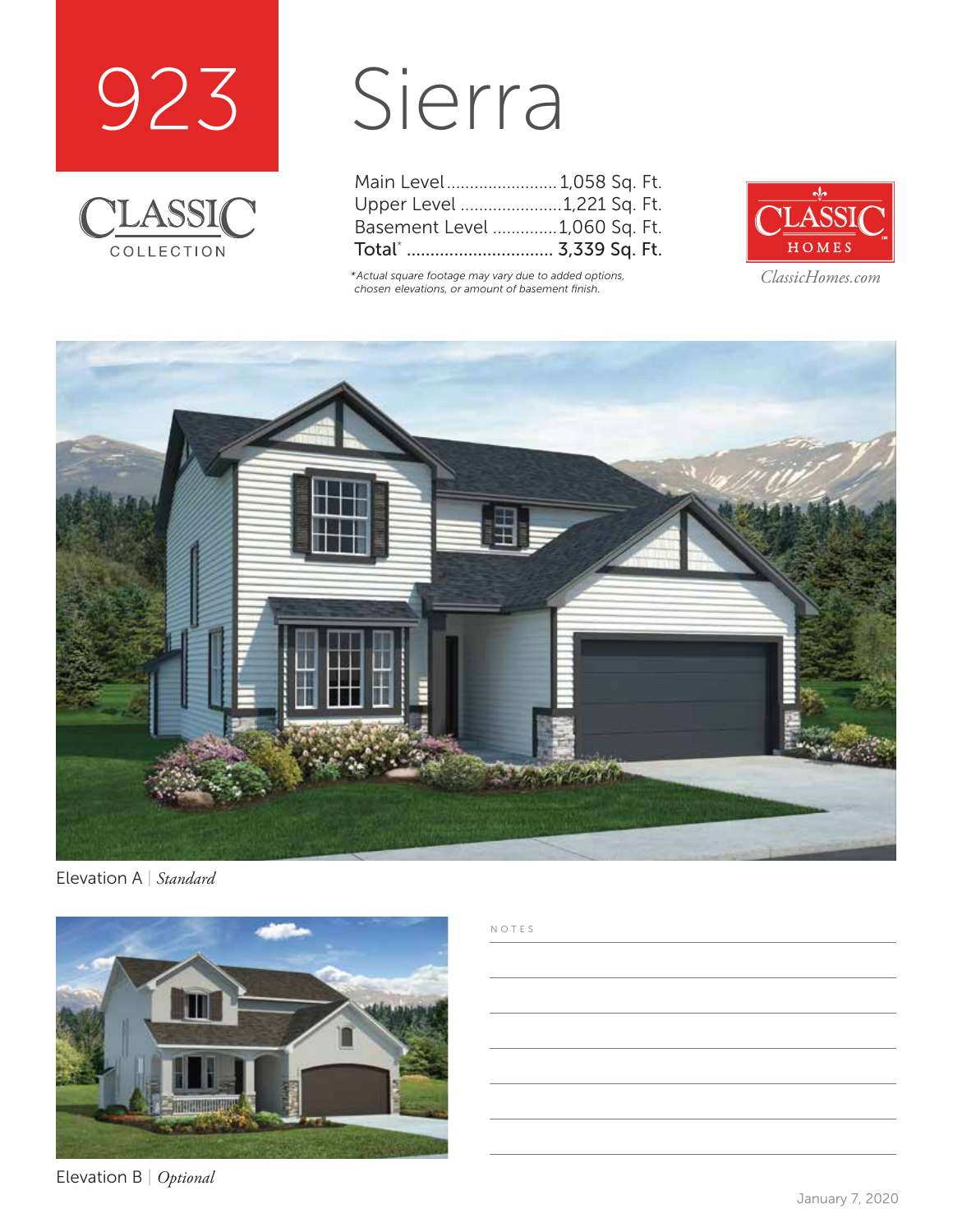Main Level

## SIERRA Model 923

*Optional 'B' Elevation shown*



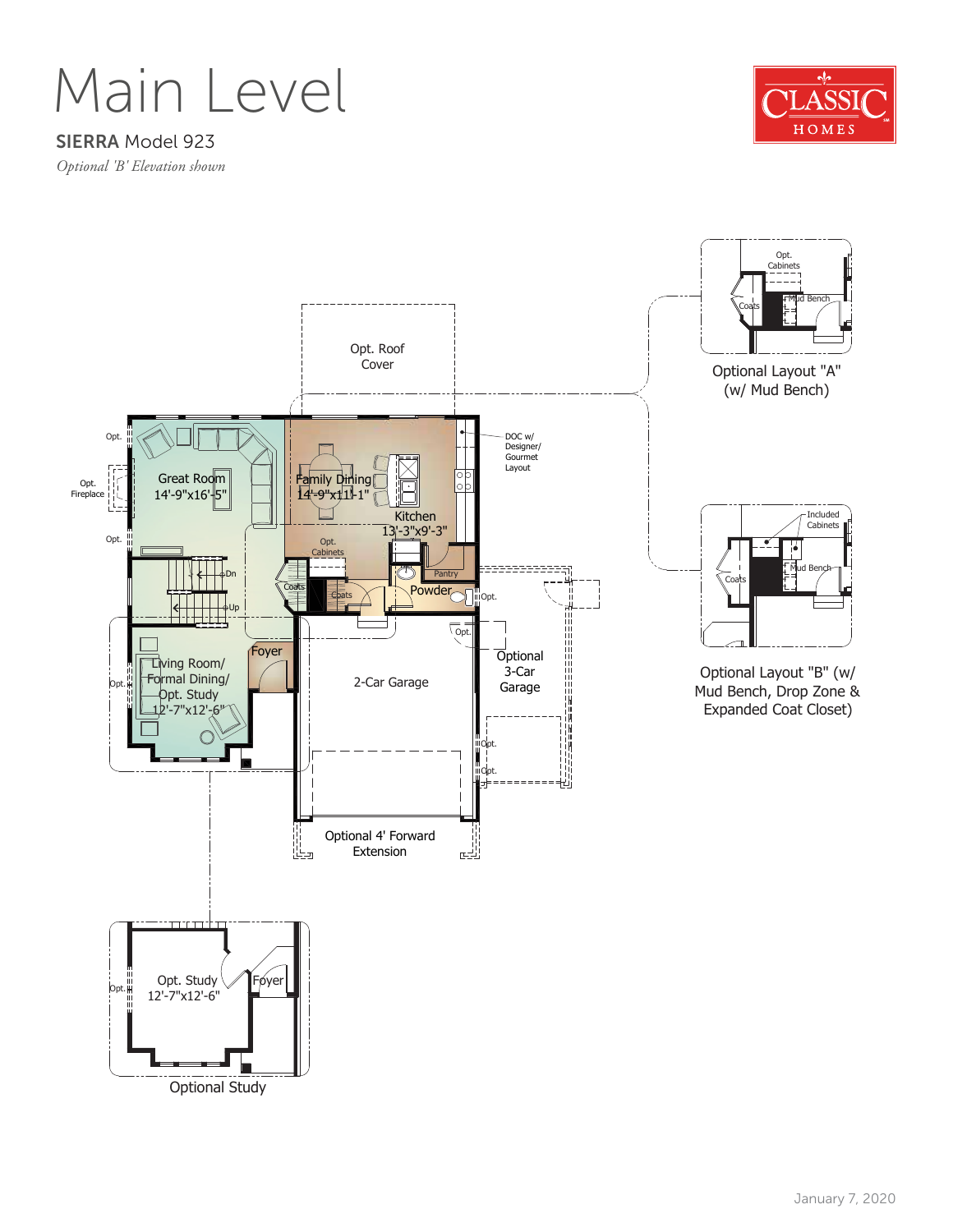



Bedroom 6 11'-1"x12'-0" Æ ĴП, Optional Bedroom 6 F ! Bedroom<sup>3</sup> Loft/Opt. 12'-5"x10'-3" Master Bedroom 15'-5"x14'-0" Bedroom 6 15'-1"x12'-0" Opt. Coat Closet or Opt. Cabinets  $\circledcirc$ <u>mama puni</u>n Opt. Opt. <sup>≽</sup>Dn M. Bath Master Bath Lindry Bath  $\overline{\bigcirc}$  2 Linen W WIC WIC  $\bigcirc$ D Bedroom 2 Opt. 10'-1"x12'-6" Optional Master Bath Layout Bath 2 Opt Bath 2 Opt Bath 2 Opt Bath 2 w/ Shower w/ Shower

January 7, 2020